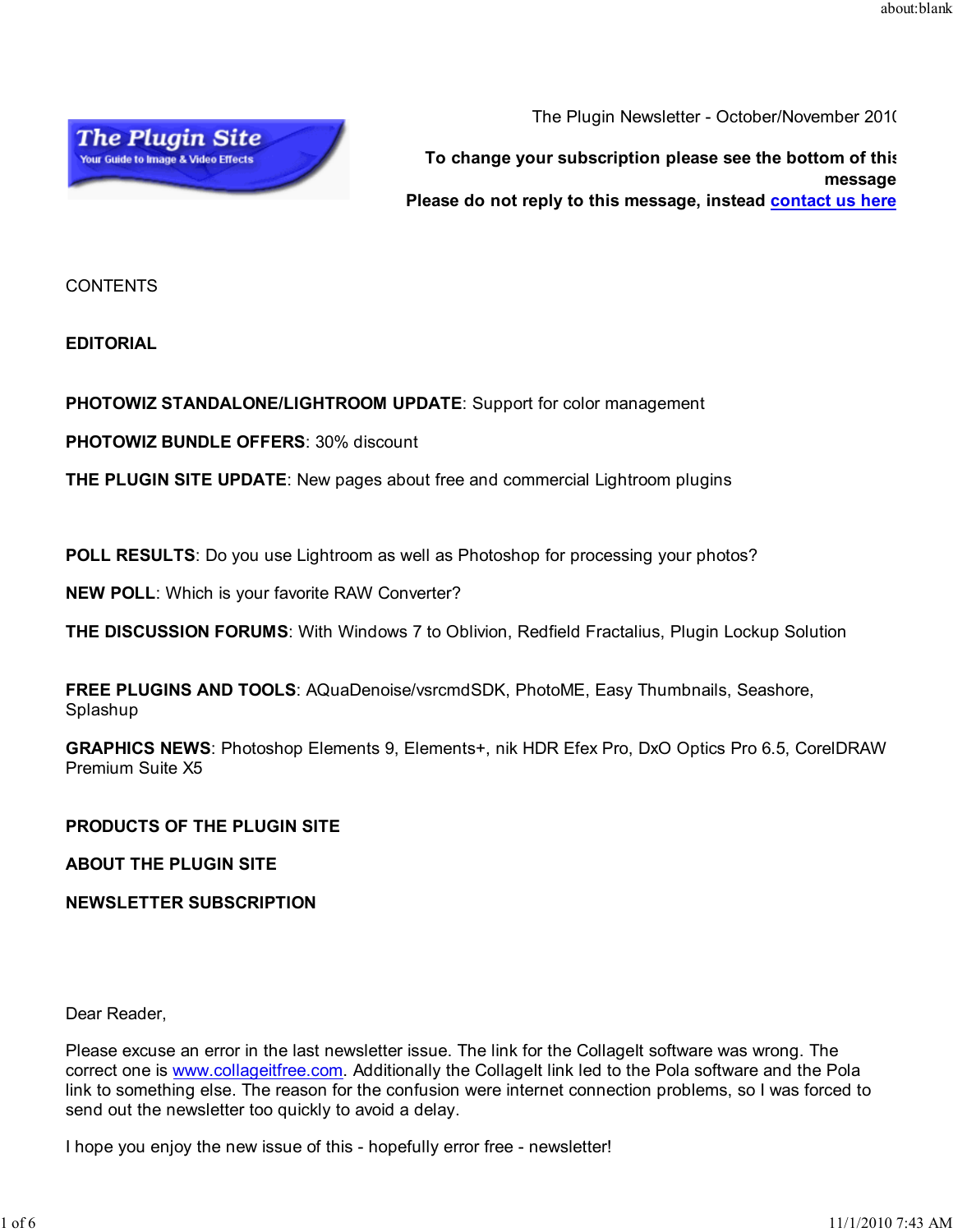

# PHOTOWIZ STANDALONE/LIGHTROOM UPDATE

Support for color management



The Windows Standalone/Lightroom versions of our PhotoWiz products that were released in September still needed some fine-tuning and still missed an important feature. So we released updates for all Standalone/Lightroom versions.

All PhotoWiz Standalone/Lightroom versions now offer support for color management. As a result you do not need to convert your photos to sRGB anymore in order to get a correct image preview in the PhotoWiz tools. Embedded profiles are automatically used for displaying the image and you can choose a profile for opening/saving RAW files. Additionally they preserve metadata when saving the images in the same file format, which e.g. makes sure that Lightroom displays metadata for the processed images.

A new "Use Source Folder(s)" check box allows saving images in the original folders, which makes batch processing to multiple folders possible. Other improvements consist of a new Minimize button in the title bar and an improved Lightroom Installer.

For more details visit

The PhotoWiz page

PHOTOWIZ BUNDLE OFFERS

30% discount

It was time to finally offer our five PhotoWiz products as a bundle for a discounted price. The Windows Plugin, Windows Standalone and Mac Plugin bundles cost \$199.95 each. There is also a Window bundle containing both the plugin and standalones for \$249.95. The discount is approx. 30% for each bundle.

For more information about the PhotoWiz products see The PhotoWiz page

For ordering visit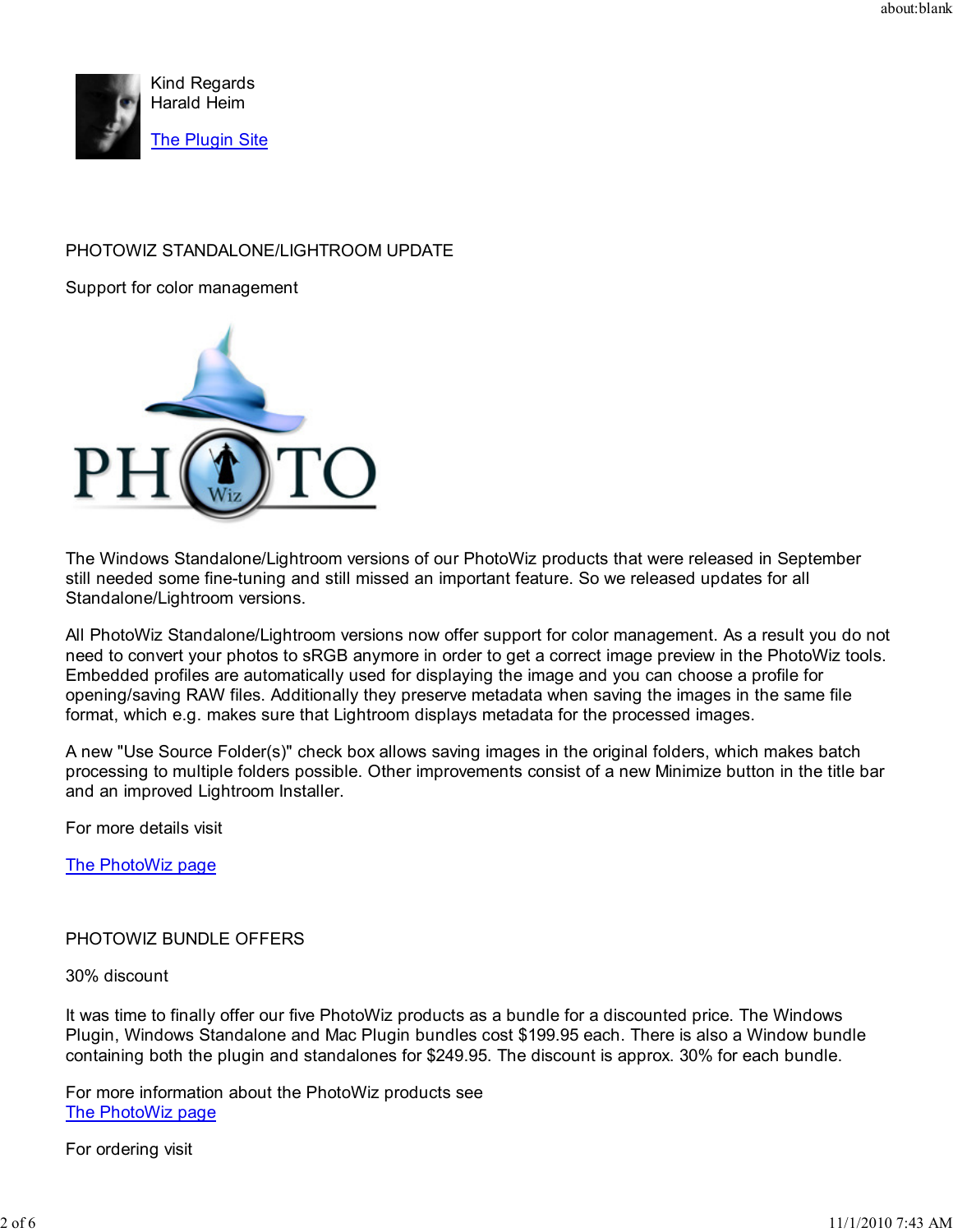# THE PLUGIN SITE UPDATE

New pages about free and commercial Lightroom plugins

Two new Lightroom pages were added to The Plugin Site featuring free and commercial plugins for Adobe Lightroom. The pages have the following sub-categories: External Editors, Metadata Plugins, Web Engine Plugins, Export Plugins and Other Plugins/Tools. The free plugins page offers 48 items and the commercial page contains 105 items.

Presets, templates and similar data items were not included. Only items that consist of scripts and program code. 2/3 of the free Lightroom plugins consist of export plugins, which are only useful for a limited number of people. Luckily the situation is better for commercial plugins. Still, most Lightroom plugins are rather boring and less useful compared to Photoshop plugins due to the limited SDK support.

According to our research these two new pages offer the most complete overview of Lightroom plugins.

Free Lightroom Plugins

Commercial Lightroom Plugins

# POLL RESULTS

Do you use Lightroom as well as Photoshop for processing your photos?

More than 360 people participated in this poll. Here are the results:

I only use Photoshop. 51% I mainly use Photoshop and occasionally Lightroom. 12% I use Photoshop and Lightroom evenly. 20% I mainly use Lightroom and occasionally Photoshop. 15% I only use Lightroom. 3%

Here is the old 2008 poll:

I only use Photoshop. 51% I mainly use Photoshop and occasionally Lightroom. 12% I use Photoshop and Lightroom evenly. 18% I mainly use Lightroom and occasionally Photoshop. 17% I only use Lightroom. 2%

Actually the results of both polls are very similar. Photoshop is exclusively used by half of all users and only 3% use Lightroom exclusively.

When having a look at the results two days after the newsletter was sent out, there were 14% fewer Photoshop-only users than now. This means that the readers of this newsletter tend more towards Lightroom than all of the visitors of The Plugin Site.

For more poll results please visit the Resources section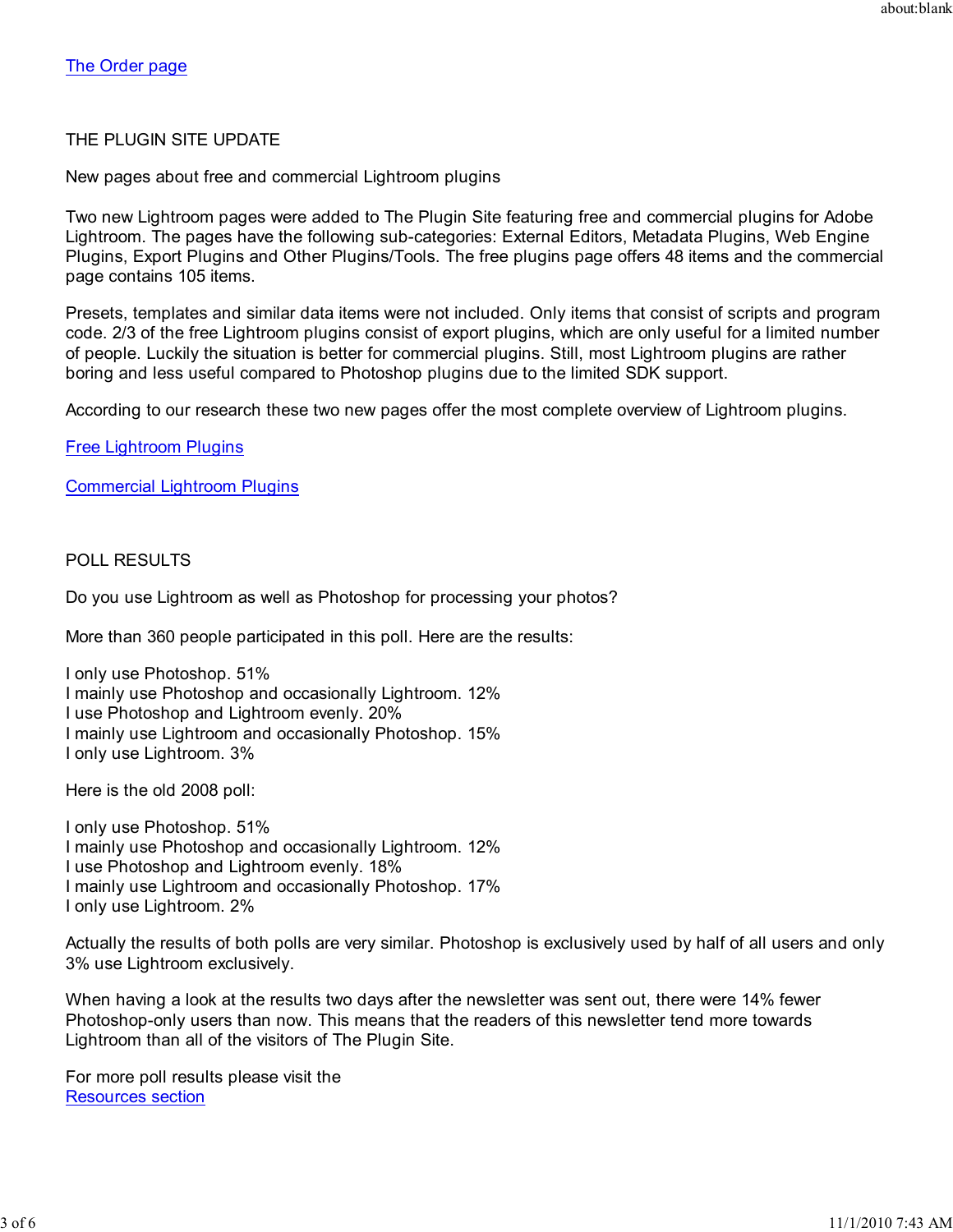## NEW POLL

### Which is your favorite RAW Converter?

This time you can vote for your favorite RAW Converter software. There are 19 choices and one "Other" item. Such a poll was already done three years ago, so different results are expectable.

Please vote here...

## THE DISCUSSION FORUMS

With Windows 7 to Oblivion, Redfield Fractalius, Plugin Lockup Solution

Here are the latest interesting posts on the forum:

#### **With Windows 7 to Oblivion**

Don wrote: "I recently purchased (months ago) an computer ... They then charged me money to come to my home to repair it. ... The result was the computer was then no longer able to do any thing...." Read More...

#### **Redfield Fractalius**

jimplogger wrote: "Just wanted to comment on the Redfield Fractalius plug-in. ... Seems that this filter, which has some most interesting effects, works well only with small files (500KB or less)..." Read More...

#### **Plugin Lockup Solution**

gatormn wrote: "I have the problem of Alien Skin Software locking up my Photoshop CS5. I found out something if others are having same problem. What I did was rename my photoshop plugin folder and made a new one with no plugins in it for photoshop to look in. Then I will put in my plug ins one by one until I find out what ones do not work with Windows7. ..." Read More...

For discussions and asking questions please visit The Plugin Site Forum

## FREE PLUGINS AND TOOLS

AQuaDenoise/vsrcmdSDK, PhotoME, Easy Thumbnails, Seashore, Splashup

Digital Multimedia Design (DMMD) offers the **AQuaDenoise** filter plugin (for Windows). It offers noise reduction options, which are meant for medical and forensic imaging. That is why it only works with grayscale images. So to use it, you either need to convert your image to grayscale or only select one image channel before applying it. Additionally the company also offers a free **ViserePlugInSDK** (VPISDK), which can be used by developers to support Photoshop plugins with their application. Other information on the ViserePlugInSDK is available here.

Visit website...

**PhotoME** (for Windows) is a freeware tool for viewing and editing the metadata of image files. It also displays information about embedded profiles. Visit website...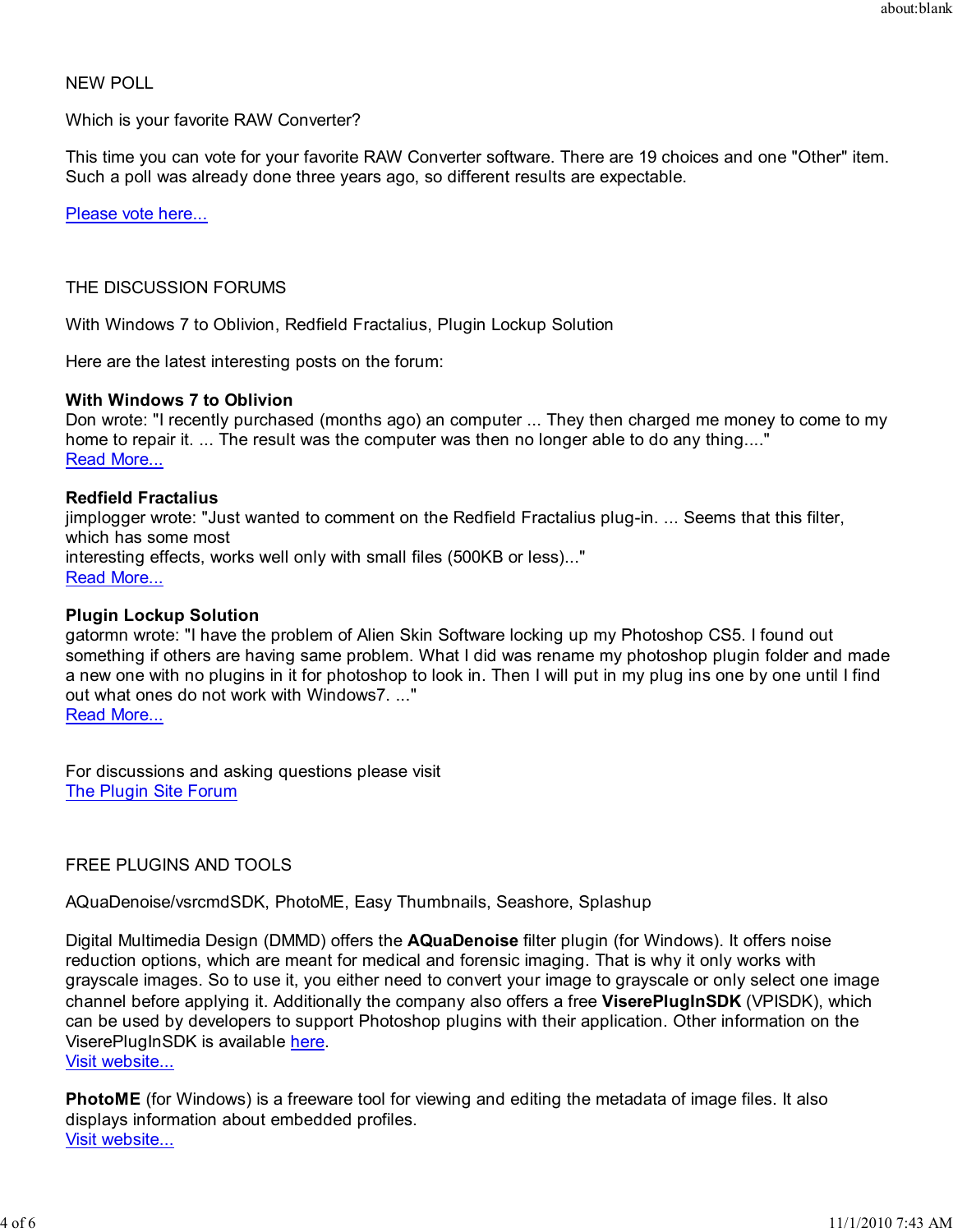**Easy Thumbnails** (for Windows) offers various options for producing thumbnails of image files. You can scale images up or down in batches, choose from eleven resampling filters and adjust the brightness, contrast and sharpness at the same time. Visit website...

**Seashore** is an open source image editor (for Mac OS X). It features gradients, textures and anti-aliasing for both text and brush strokes. It supports multiple layers and alpha channel editing. It is based around the GIMP technology and uses the same native file format. Unlike GIMP it is meant to only serve basic image editing needs.

Visit website...

**Splashup** and **Splashup Light** are two Flash-based image editing applications. Splashup needs to be run with the Adobe Flash Player, e.g. in Internet Explorer, and looks like a mini-Photoshop. Splashup Light is an AIR application, which can be run directly from the desktop, and features a more simple UI. Visit website... Visit website...

For more free plugins and tool, please visit the Resources section

## GRAPHICS NEWS

Photoshop Elements 9, Elements+, nik HDR Efex Pro, DxO Optics Pro 6.5, CorelDRAW Premium Suite X5

**Version 9 of Adobe Photoshop Elements** became available. It offers an enhanced spot-healing brush, expanded panoramas and content-aware fill technology. Layer masks have also made it on the feature list. The new Photomerge Style Match lets you transfer image qualities like contrast or color tone from one photo to another. Several new Guided Edit options walk users step-by-step through the process of achieving certain effects. The Elements Organizer now also became available for the Mac. Visit website...

**Elements+ 3** was released. Elements+ taps the hidden abilities of Photoshop Elements, such as paths and color channels. Whereas previous versions of Elements+ consisted mostly of Photoshop Action, Version 3 uses Javascript and offers eight dedicated dialog boxes: Color and Tone, Selections, Layers, Masks, Smart Filters, Paths, Text and Scripts. Scripts includes more than 100 additional functions for performing a wide range of tasks, many of which replicate the capabilities of Photoshop's Actions. Visit website...

Nik Software now ships **HDR Efex Pro**, which claims to achieve a full spectrum of HDR enhancements and offer all-in-one approach and multiple tone mapping algorithms. It also features the ability to create a HDR look from a single exposure. HDR Efex Pro can be used in Photoshop, Lightroom and Aperture. Visit website...

DxO Optics Pro 6.5 will be released in early November. It is a photo processing software that tries to correct images according to the hardware that was used to capture it. It includes improved shadow noise reduction, integration into Lightroom 3, OpenCL support and additional camera support. Version 6.5 also wants to bring the power of HDR rendering to photographers working with single RAW images. Visit website...

Corel announced the CorelDRAW Premium Suite X5, a new and more complete suite of applications based on the CorelDRAW Graphics Suite. Apart from the CorelDraw and Photo-Paint applications, the suite consists of the following applications: Website Creator, VideoStudio, SWiSH Max3, PowerTrace, Capture, PhotoZoom Pro and Winzip. Visit website...